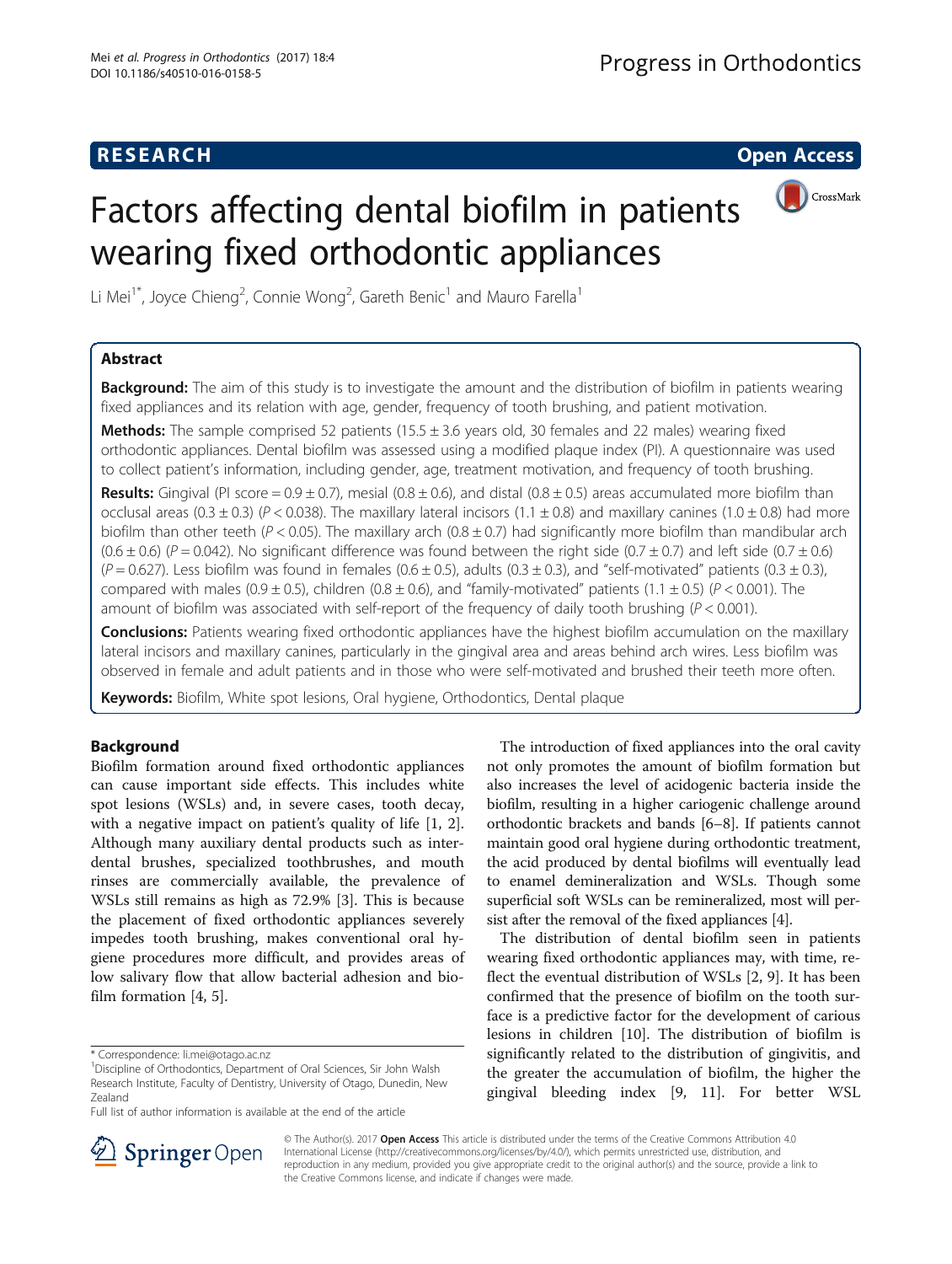prevention in orthodontics, it is important to understand which factors influence the amount of dental biofilm and its distribution pattern in patients with fixed appliances.

The aims of this study are to investigate the amount and distribution of dental biofilm in patients wearing fixed appliances and to evaluate its association with age, gender, motivation to treatment, and frequency of tooth brushing.

### Methods

## Study design and participants

The study was designed as a cross-sectional study. A convenience sample of 127 orthodontic patients were screened at the Department of Orthodontics of the University of Otago, and 52 eligible patients (30 females and 22 males, mean age =  $15.5 \pm 3.6$  years) were finally included in the study on the basis of sample size used in previous published researches [[12](#page-5-0), [13\]](#page-5-0). The patients were selected according to the following inclusion criteria: wearing fixed orthodontic appliances, at least 20 natural teeth, and a willingness to participate in the study; and to the following exclusion criteria: wearing lingual fixed appliances, extensive dental restorations, active periodontal disease, systemic diseases, or the use of medication which may influence periodontal health. This study was approved by the Human Ethics Committee of the University of Otago (13/106).

#### Dental biofilm assessment

All consenting patients were examined for the status of biofilm formation using the modified Silness and Löe plaque index (PI) and a periodontal probe [[14](#page-5-0)]. Each tooth was divided into four areas in relation to the bracket: G = gingival;  $M = \text{mesial}$ ;  $D = \text{distal}$ ; and  $O = \text{occlusal}$  (Fig. 1).

Plaque was then scored in each area based on the original Silness and Löe plaque index [\[14, 15](#page-5-0)]. The PI scores for all teeth except the second and third molars were measured and recorded [[16](#page-5-0)]. All measurements were taken by two calibrated dental investigators (J.C. and C.W.). The agreement between examiners was assessed using kappa statistics (Kappa value  $= 0.84$ ).

A questionnaire was used to collect patient information. This included gender, age, motivation to undergo orthodontic treatment (self-motivated, family-motivated, self- and family-motivated), and self-reported frequency of tooth brushing (times per day).

#### Statistical analysis

PI scores were reported as means, standard deviations, and 95% confidence intervals (95% CI) [\[12](#page-5-0)]. The data were analyzed using a mixed model analysis. The plaque index was considered as the response variable, whereas age, gender, motivation, frequency of tooth brushing, and site were entered into the models as covariates (fixed effect). A random term for study participant was also entered. The significance level was set at  $P < 0.05$ . All analyses were performed using SPSS software (version 17.0 for Windows; SPSS, Chicago, IL).

## **Results**

Biofilm formation on the four areas of a tooth in relation to the bracket was significantly different  $(P < 0.001)$ . The gingival (PI score =  $0.9 \pm 0.7$ ), mesial (0.8  $\pm$  0.6), and distal  $(0.8 \pm 0.5)$  areas accumulated greater amount of biofilm than the occlusal area  $(0.3 \pm 0.3)$   $(P \le 0.038)$  (Fig. 1). No significant difference was found among the gingival, mesial, and distal areas ( $P \ge 0.132$ ).

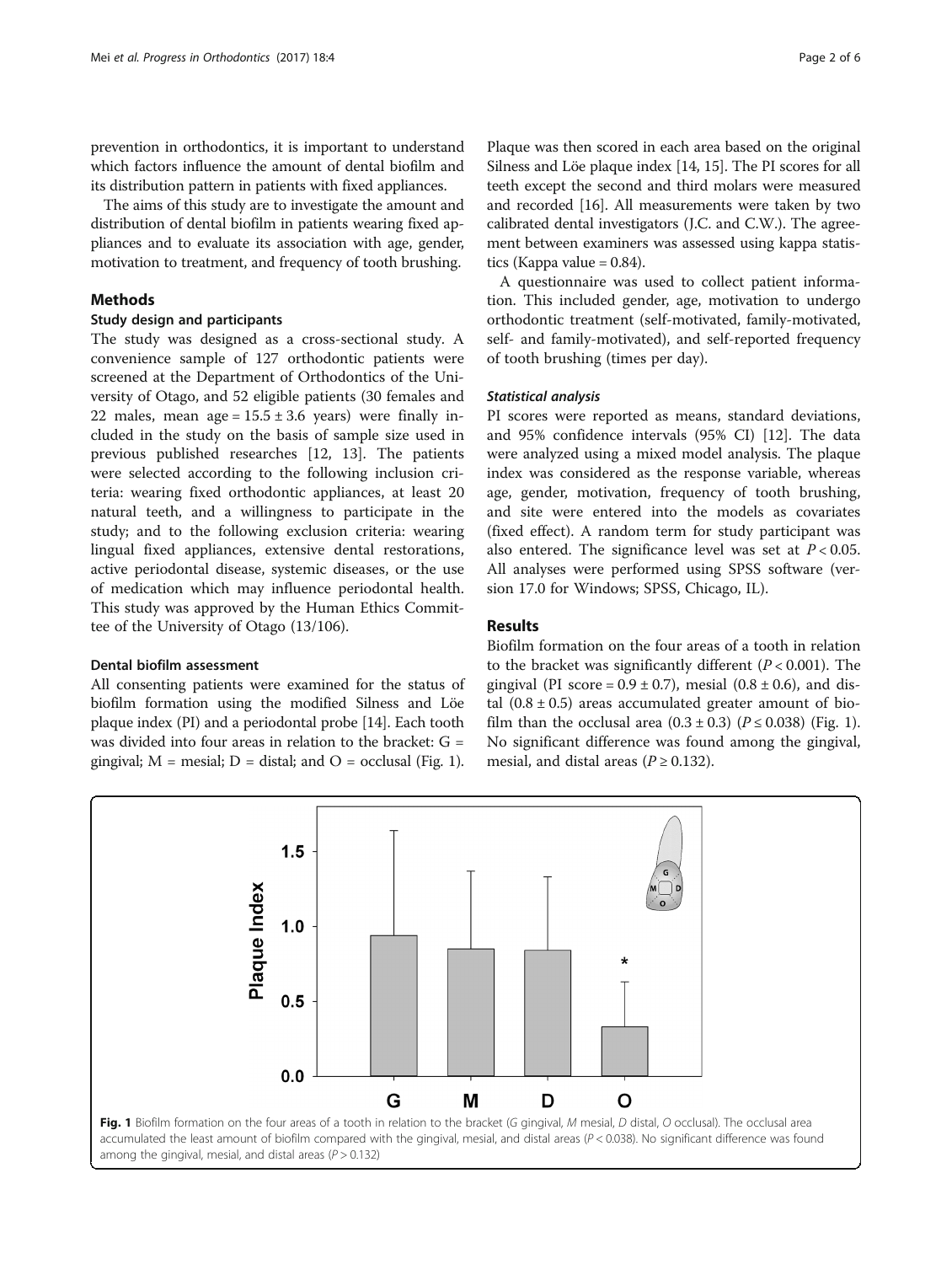Table 1 Plaque index (PI) score of each tooth

| Quadrant       | Tooth | Plaque<br>index <sup>a</sup> | 95% CI for mean |             |
|----------------|-------|------------------------------|-----------------|-------------|
|                |       |                              | Lower bound     | Upper bound |
| $\mathbf{1}$   | 11    | 0.7                          | 0.5             | 0.8         |
|                | 12    | 1.1                          | $0.8\,$         | 1.3         |
|                | 13    | 1.1                          | 0.9             | 1.3         |
|                | 14    | 0.5                          | 0.4             | 0.7         |
|                | 15    | 0.4                          | 0.3             | 0.6         |
|                | 16    | 0.9                          | 0.7             | 1.1         |
| Overall        |       | 0.8                          | 0.6             | 1.0         |
| $\overline{2}$ | 21    | 0.6                          | 0.4             | 0.8         |
|                | 22    | 1.0                          | 0.8             | 1.2         |
|                | 23    | 1.0                          | $0.8\,$         | 1.2         |
|                | 24    | 0.5                          | 0.3             | 0.6         |
|                | 25    | 0.5                          | 0.3             | 0.7         |
|                | 26    | 0.8                          | 0.6             | 1.1         |
| Overall        |       | 0.7                          | 0.5             | 1.0         |
| 3              | 31    | 0.6                          | 0.4             | 0.8         |
|                | 32    | 0.7                          | 0.5             | 1.0         |
|                | 33    | 0.7                          | 0.5             | 1.0         |
|                | 34    | 0.3                          | 0.2             | 0.5         |
|                | 35    | 0.4                          | 0.2             | 0.5         |
|                | 36    | 0.8                          | 0.6             | 1.0         |
| Overall        |       | 0.6                          | 0.4             | 0.8         |
| $\overline{4}$ | 41    | 0.6                          | 0.4             | 0.8         |
|                | 42    | 0.8                          | 0.6             | 1.0         |
|                | 43    | 0.7                          | 0.5             | 1.0         |
|                | 44    | 0.4                          | 0.2             | 0.5         |
|                | 45    | 0.4                          | 0.2             | 0.5         |
|                | 46    | 0.8                          | 0.6             | 1.0         |
| Overall        |       | 0.6                          | 0.4             | 0.8         |

<sup>a</sup>Data represent mean

Biofilm formation on each tooth is summarized in Table 1 and Fig. 2. The highest level of biofilm formation was found on the maxillary lateral incisors and maxillary canines, amounting to  $1.1 \pm 0.8$  and  $1.0 \pm 0.8$ , respectively  $(P \le 0.043)$ . These areas accumulated almost three times more biofilm than the mandibular premolars (0.4 ± 0.3), which had the lowest level of biofilm accumulation  $(P = 0.036)$  (Fig. 2).

The maxillary arch  $(0.8 \pm 0.7)$  had significantly more dental biofilm than the mandibular arch  $(0.6 \pm 0.6)$   $(P = 0.042)$ , whereas no significant difference was found between the right side  $(0.7 \pm 0.7)$  and left side  $(0.7 \pm 0.6)$   $(P = 0.627)$ (Fig. [3\)](#page-3-0). The amount of biofilm formation did not differ significantly between quadrants ( $P \ge 0.057$ ) (Table 1).

Male patients  $(0.9 \pm 0.5)$  had significantly more biofilm than female patients  $(0.6 \pm 0.5)$   $(P < 0.001)$ , whereas children (<18 years old)  $(0.8 \pm 0.6)$  had significantly more biofilm than adults ( $\geq$ 18 years old) (0.3 ± 0.3) ( $P < 0.001$ ) (Fig. [3](#page-3-0)). Furthermore, patients who were "family-motivated" to orthodontic treatment had more biofilm accumulation  $(1.1 \pm 0.5)$  than patients who were "self- and family-motivated" (0.7  $\pm$  0.6) and "self-motivated" (0.3  $\pm$ 0.3)  $(P < 0.001)$  (Fig. [4](#page-3-0)). In addition, strong association was found between the frequency of tooth brushing and the amount of biofilm formation  $(P < 0.001)$ , which showed a negative gradient (Fig. [5](#page-4-0)).

## **Discussion**

Biofilm-related side effects during orthodontic treatment are common and may severely impact the quality of treatment outcome as well as patient's quality of life. Hence, it is important for clinicians to gain insights into where dental biofilm accumulates. Understanding the locations at risk for biofilm formation can aid orthodontists and patients when introducing preventive strategies to minimize the development of WSLs.

The distribution of dental biofilm in non-orthodontic samples has been previously investigated [[17](#page-5-0)]. Molars were found to accumulate more biofilm than anterior teeth, and the mandibular dentition harbored more

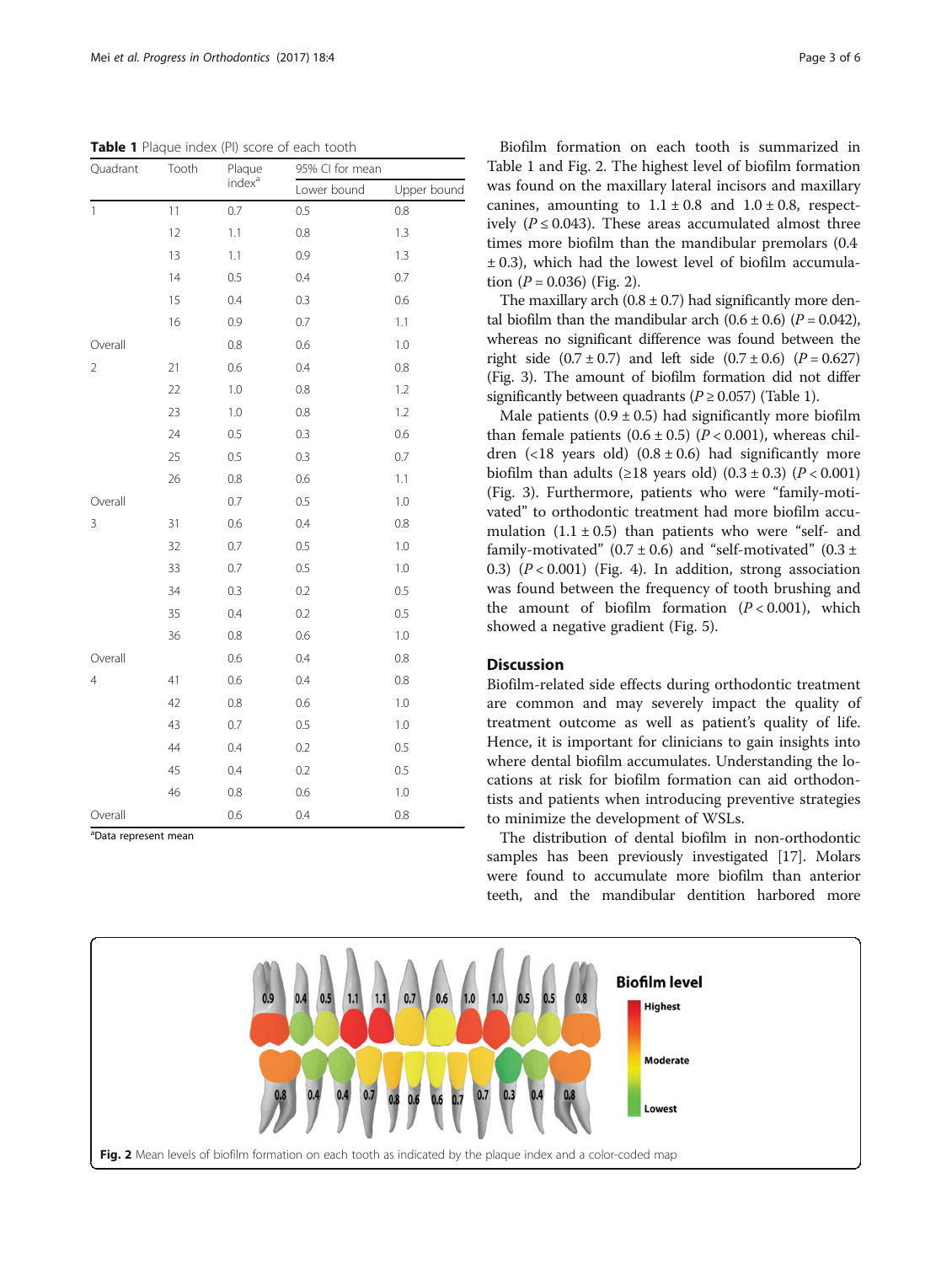<span id="page-3-0"></span>

biofilm than the maxillary dentition [\[17\]](#page-5-0). These observations are in contrast with the pattern of biofilm distribution found in our orthodontic patients, where the upper lateral incisors and upper canines generally had more biofilm accumulation than the upper and lower premolars and the maxillary arch accumulated more biofilm than the mandibular arch. The maxillary lateral incisors and canines accumulated the highest level of dental biofilm, which may be because these teeth are located at the corners of the mouth and receive relatively less tooth brushing strokes during daily oral hygiene. Furthermore, the orthodontic hooks and elastics are usually attached to these areas, making it more difficult to clean [[18](#page-5-0)].

The site-specific distribution of biofilm in patients wearing fixed appliances could help to explain, at least in part, the considerable variation in the distribution of WSLs seen between individuals and at different sites within the same mouth [[2, 19](#page-5-0)]. Though most subjects generally used their right hand to brush their teeth, in this study, no significant difference was found in the biofilm formation between the left and right sides, consistently with previous findings [[9, 20](#page-5-0)]. The gingival, distal,

and mesial areas, in relation to the brackets, attracted more biofilm than the occlusal areas, which was mostly due to the interference of arch wires and ligating devices on tooth brushing. There is also relatively less selfcleaning from natural chewing in these areas [[21](#page-5-0)].

The pattern of biofilm distribution seen in our orthodontic patients is also consistent with previous observations that WSLs occur 2.5 times more frequently in the maxillary arch than in the mandibular arch, with the most prevalent areas being the maxillary lateral incisors, maxillary canines, molars, and mandibular canines [\[1](#page-5-0), [2, 22\]](#page-5-0).

The plaque index (PI) has been widely used for assessing the level of biofilm formation [\[15\]](#page-5-0). However, it was originally designed for normal populations in the absence of fixed appliances. Therefore, in order to obtain more valid and discriminatory PI measurements, we used the modified PI system in the study, which acknowledges the impact of brackets on biofilm distribution and has greater categorical discrimination than the original Silness and Löe index [[14](#page-5-0), [15](#page-5-0)].

In our study, self-motivated patients were found to be more cooperative with the clinician's instructions than

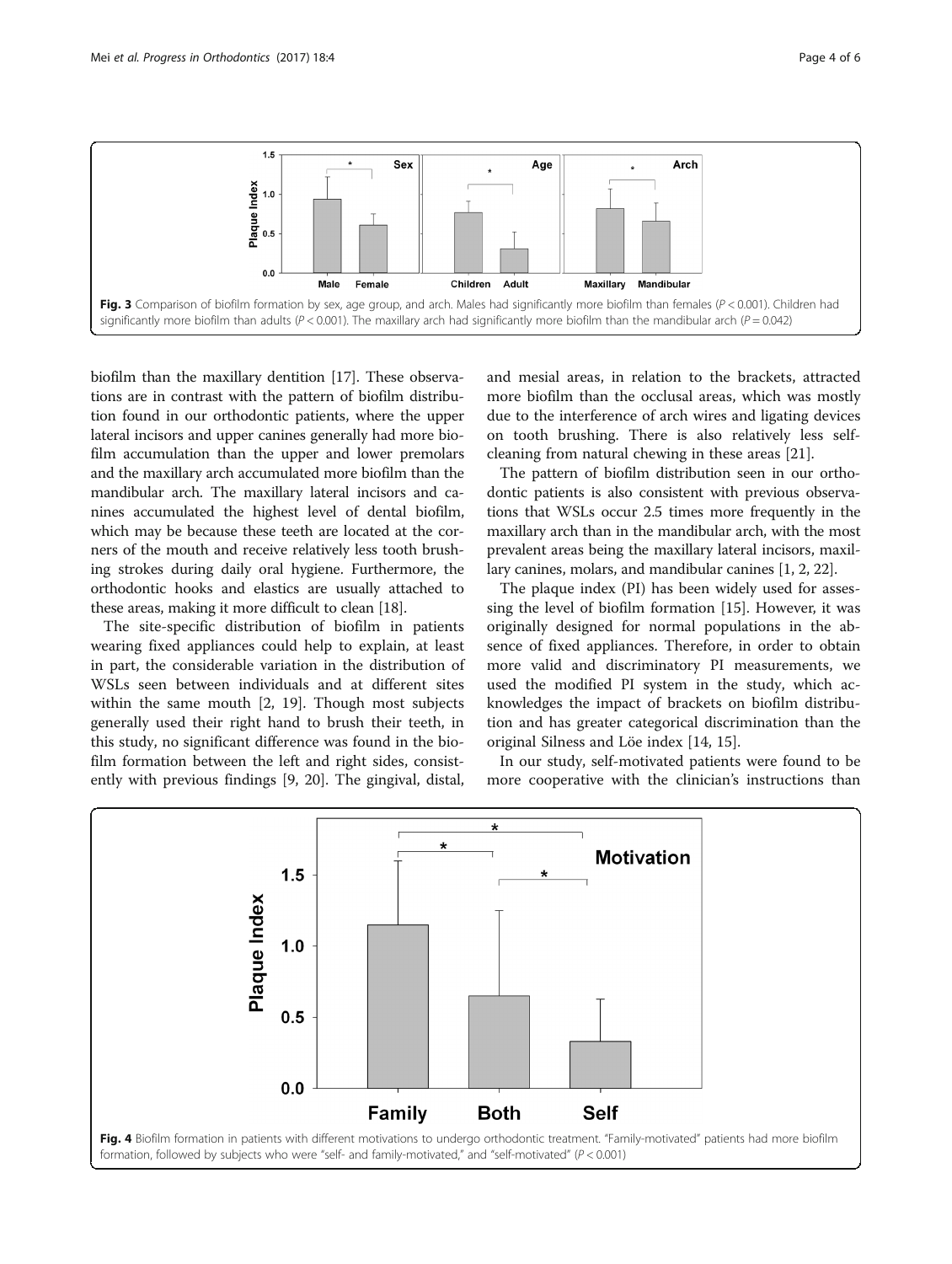<span id="page-4-0"></span>

self- and family-motivated and family-motivated categories, resulting in a significant difference in biofilm formation among the three categories of patients in the study. This indicates that motivation to undergo orthodontic treatment is important when attempting to predict patient cooperation [[23, 24\]](#page-5-0). A lack of cooperation has a

significantly negative effect on the results and duration of treatment, as well as on oral hygiene maintenance. Our findings suggest that adults and females had less biofilm than children and girls. This is consistent with previous observations that adults and females adhere better to clinician's instructions and consequently may maintain better oral hygiene [\[9](#page-5-0), [16, 23](#page-5-0)]. Orthodontists should therefore take age and gender differences into ac-

count when delivering oral hygiene measures. As expected, our study found that the higher the selfreported frequency of tooth brushing, the less the biofilm formation [\[25, 26\]](#page-5-0). Despite the inherent limitation of selfreported assessments, this finding emphasizes the need for sufficient tooth brushing in patients with fixed appliances, especially on teeth more at risk of biofilm formation such as the maxillary lateral incisors and maxillary canines.

One of the limitations of the study is the crosssectional nature, which makes it difficult to make a causal inference. Our sample size was relatively small, and this represents a limitation of the present study. Additionally, some patients were extraction cases, for example premolar extractions. This may have reduced the power of some of our statistical comparisons. Although the differences of biofilm formation among different variables were mostly found statistically significant in the study, the clinical significance may be

not. However, the differences of biofilm formation become more pronounced in selected individuals [[9, 12](#page-5-0)]. Furthermore, the differences in wires, loops, ligature, and auxiliary devices used in patients may also influence the generalizability of our results. Future studies with larger sample sizes and homogeneous fixed appliances are needed. Researchers in the future should aim to design more effective and specific methods to improve oral hygiene in patients with fixed appliances, particularly on areas of teeth that accumulate more biofilm.

## **Conclusions**

Patients wearing fixed orthodontic appliances have the highest biofilm accumulation on the maxillary lateral incisors and maxillary canines, particularly in the gingival area and areas behind arch wires. Less biofilm was observed in female and adult patients and in those who were self-motivated and reported brushing their teeth more often.

#### Abbreviations

PI: Plaque index; WSLs: White spot lesions

#### Acknowledgements

The authors thank Colgate-Palmolive for providing the patients with gifts of toothpaste and toothbrushes for participating in the study.

#### Authors' contributions

LM designed and coordinated the study, participated in the data collection and analysis, drafted the manuscript. JC carried out the measurements of dental plaque, participated in the data collection. CW carried out the measurements of dental plaque, participated in the data collection. GB participated in the patient management, revised the manuscript. MF performed the statistical analysis and revised the manuscript. All authors read and approved the final manuscript.